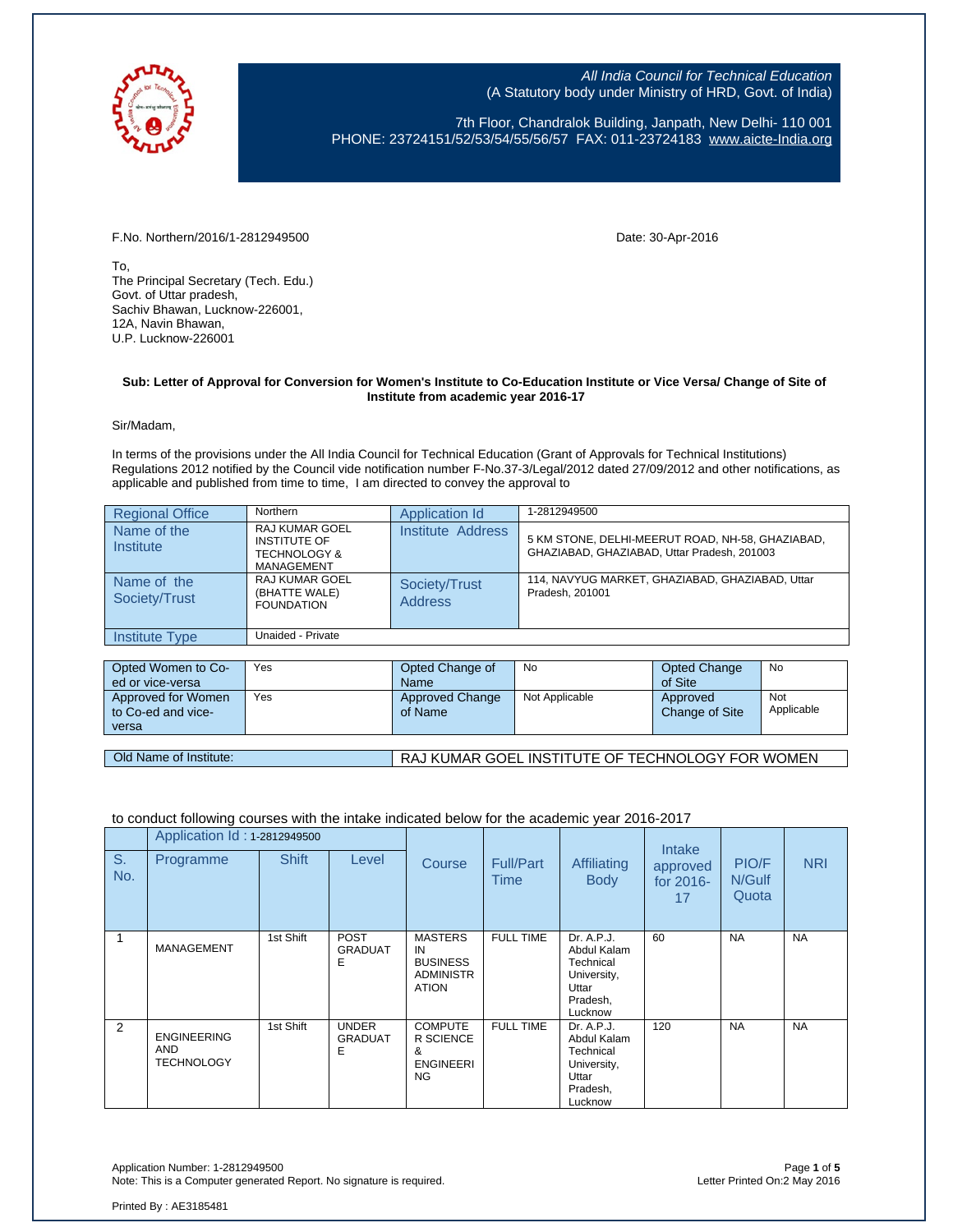

7th Floor, Chandralok Building, Janpath, New Delhi- 110 001 PHONE: 23724151/52/53/54/55/56/57 FAX: 011-23724183 [www.aicte-India.org](http://www.aicte-india.org/)

|                | Application Id: 1-2812949500                          |              |                                     |                                                                                                        |                          |                                                                                       | Intake                      |                          |            |
|----------------|-------------------------------------------------------|--------------|-------------------------------------|--------------------------------------------------------------------------------------------------------|--------------------------|---------------------------------------------------------------------------------------|-----------------------------|--------------------------|------------|
| S.<br>No.      | Programme                                             | <b>Shift</b> | Level                               | Course                                                                                                 | Full/Part<br><b>Time</b> | Affiliating<br><b>Body</b>                                                            | approved<br>for 2016-<br>17 | PIO/F<br>N/Gulf<br>Quota | <b>NRI</b> |
| 3              | <b>ENGINEERING</b><br><b>AND</b><br><b>TECHNOLOGY</b> | 1st Shift    | <b>UNDER</b><br><b>GRADUAT</b><br>Е | <b>ELECTRON</b><br><b>ICS AND</b><br><b>COMMUNI</b><br><b>CATIONS</b><br><b>ENGINEERI</b><br><b>NG</b> | <b>FULL TIME</b>         | Dr. A.P.J.<br>Abdul Kalam<br>Technical<br>University,<br>Uttar<br>Pradesh.<br>Lucknow | 120                         | <b>NA</b>                | <b>NA</b>  |
| $\overline{4}$ | <b>ENGINEERING</b><br><b>AND</b><br><b>TECHNOLOGY</b> | 1st Shift    | <b>UNDER</b><br><b>GRADUAT</b><br>E | <b>INFORMATI</b><br>ON<br><b>TECHNOL</b><br><b>OGY</b>                                                 | <b>FULL TIME</b>         | Dr. A.P.J.<br>Abdul Kalam<br>Technical<br>University,<br>Uttar<br>Pradesh.<br>Lucknow | 120                         | <b>NA</b>                | <b>NA</b>  |
| 5              | <b>ENGINEERING</b><br><b>AND</b><br><b>TECHNOLOGY</b> | 1st Shift    | <b>UNDER</b><br><b>GRADUAT</b><br>E | <b>ELECTRIC</b><br>AL AND<br><b>ELECTRON</b><br><b>ICS</b><br><b>ENGINEERI</b><br><b>NG</b>            | <b>FULL TIME</b>         | Dr. A.P.J.<br>Abdul Kalam<br>Technical<br>University,<br>Uttar<br>Pradesh,<br>Lucknow | 60                          | <b>NA</b>                | <b>NA</b>  |
| 6              | <b>ENGINEERING</b><br><b>AND</b><br><b>TECHNOLOGY</b> | 1st Shift    | <b>UNDER</b><br><b>GRADUAT</b><br>Ε | <b>COMPUTIN</b><br>G IN<br><b>MULTIMEDI</b><br>A                                                       | <b>FULL TIME</b>         | Dr. A.P.J.<br>Abdul Kalam<br>Technical<br>University,<br>Uttar<br>Pradesh,<br>Lucknow | 60                          | <b>NA</b>                | <b>NA</b>  |

The Society/Trust/Institution shall obtain necessary affiliation / permission from the concerned affiliating University**/** Board of Technical Education (BTE)/ Board of Technical Education & Training (BTET)(as applicable) as per the prescribed schedule of the University/ Board of Technical Education (BTE)/ Board of Technical Education & Training (BTET)(as applicable) Admission authority etc. The Applicant Society/Trust/Institution shall send information about commencement of the above courses to AICTE. In case the Institution is not in a position to commence the above mentioned courses for whatever reason during the two years period from the date of issue of this letter, the approval becomes invalid and the applicant Society/Trust/Institution shall make fresh application to AICTE for grant of approval as per the norms prevailing at that time.

All Institutions shall fulfill the following general conditions:

- 1. The management shall provide adequate funds for development of land and for providing related infrastructural, instructional and other facilities as per norms and standards laid down by the Council from time to time and for meeting recurring expenditure.
- 2. The admission shall be made only after adequate infrastructure and all other facilities, including the availability / recruitment of the required faculty are provided as per norms and guidelines of the AICTE.
- 3. The admissions shall be made in accordance with the regulations notified by the Council from time to time.
- 4. The curriculum of the course, the procedure for evaluation / assessment of students shall be in accordance with the norms prescribed by the AICTE and concerned affiliating university/ Board of Technical Education (BTE)/ Board of Technical Education & Training (BTET) (as applicable) wherever applicable.

Application Number: 1-2812949500 Page **2** of **5** Note: This is a Computer generated Report. No signature is required.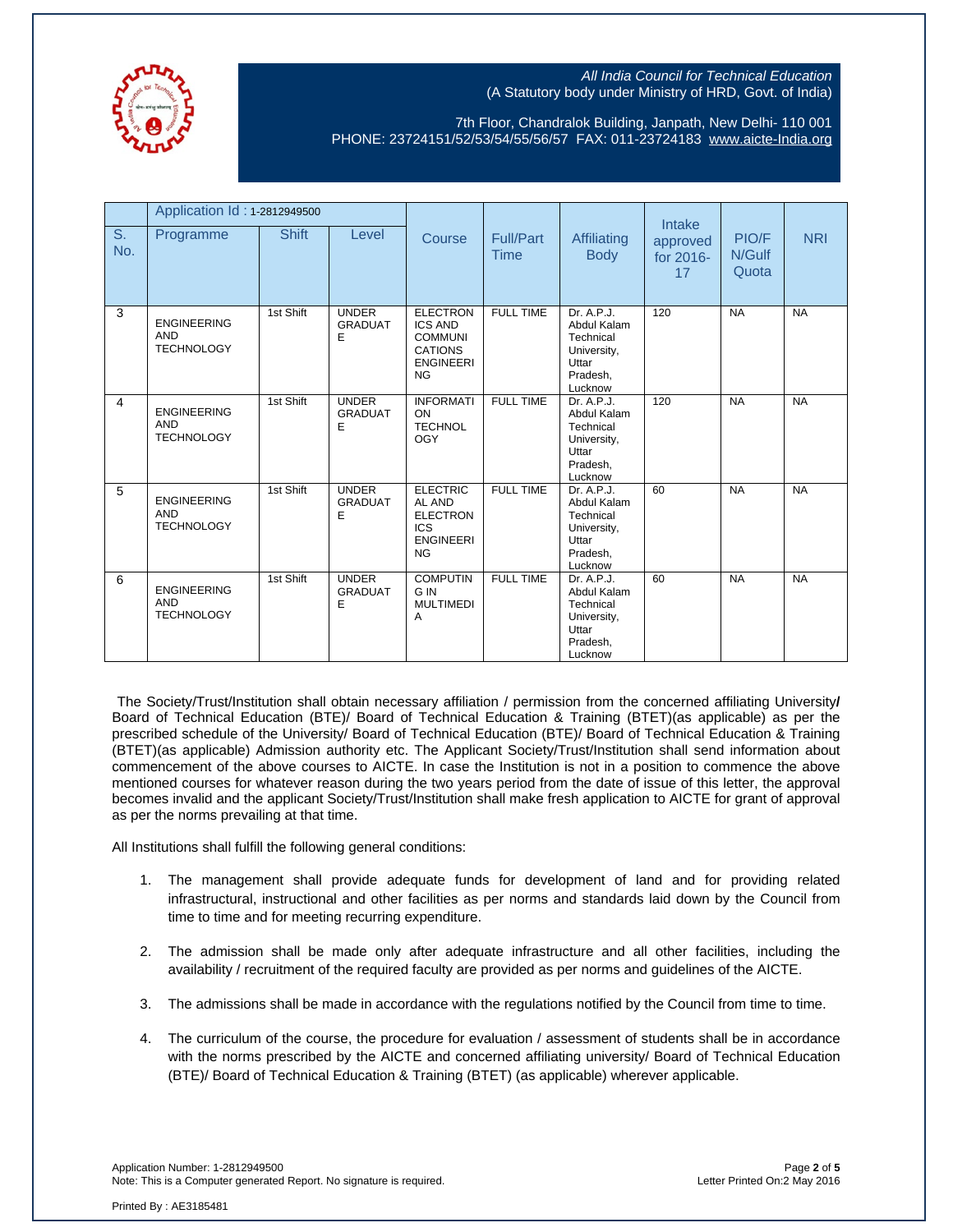

7th Floor, Chandralok Building, Janpath, New Delhi- 110 001 PHONE: 23724151/52/53/54/55/56/57 FAX: 011-23724183 [www.aicte-India.org](http://www.aicte-india.org/)

- 5. The management of the Institution shall not close the Institution or the institution shall not discontinue any course(s) or start any new course(s) or alter intake capacity of seats without the prior approval of the Council.
- 6. No excess admission shall be made by the Institution over and above the approved intake under any circumstances. In case any excess admission is reported to the Council, appropriate action as per the notified regulations shall be initiated against the Institution.
- 7. The institutions shall not have any collaborative arrangements with any Indian and / or Foreign Universities for conduct of technical courses other than those approved by AICTE without obtaining prior approval from AICTE. In case any violation is reported to the Council, appropriate action as per the notified regulations shall be initiated against the Institution.
- 8. The Institution shall not conduct any course(s) in the field of technical education in the same premises / campus and / or in the name of the Institution without prior permission / approval of AICTE. If found so, appropriate action as per the notified regulations shall be initiated against the Institution.
- 9. The institution shall not conduct any non-technical course (s) in the same premises under any circumstances. In case any violation is reported to the Council, appropriate action as per the notified regulations shall be initiated against the Institution.
- 10. The institution shall operate only from the approved location, and that the institution shall not open any off campus study centers / extension centers directly or in collaboration with any other institution / university / organization for the purpose of imparting technical education without obtaining prior approval from the AICTE. If found so, appropriate action as per the notified regulations shall be initiated against the Institution.
- 11. The tuition and other fees shall be charged as prescribed by the Competent Authority within the overall criteria prescribed by the Council from time to time. No capitation fee shall be charged from the students / guardians of students in any form. If found so, appropriate action as per the notified regulations shall be initiated against the Institution.
- 12. The accounts of the Institution shall be audited annually by a certified Chartered Accountant and shall be open for inspection by the Council or anybody or persons authorized by it.
- 13. The Director / Principal and the teaching and other staff shall be appointed in given time frame and selection shall be done according to procedures, qualifications and experience prescribed by the Council from time to time and pay scales are as per the norms prescribed by the Council from time to time.
- 14. The technical institution shall publish an information booklet before commencement of the academic year giving details regarding the institution and courses / programs being conducted and details of infrastructural facilities including faculty etc. in the form of mandatory disclosure. The information booklet may be made available to the stakeholders of the technical education. The mandatory disclosure information, as per directions in the AICTE website / Approval Process Handbook, shall be put on the Institution Website. The information shall be revised every year with updated information about all aspects of the institution.
- 15. It shall be mandatory for the technical institution to maintain a Website providing the prescribed information. The Website information must be continuously updated as and when changes take place.
- 16. If a technical Institution fails to disclose the information or suppress and / or misrepresent the information, appropriate action as per the notified regulations shall be initiated against the Institution.

Application Number: 1-2812949500 Page **3** of **5** Note: This is a Computer generated Report. No signature is required.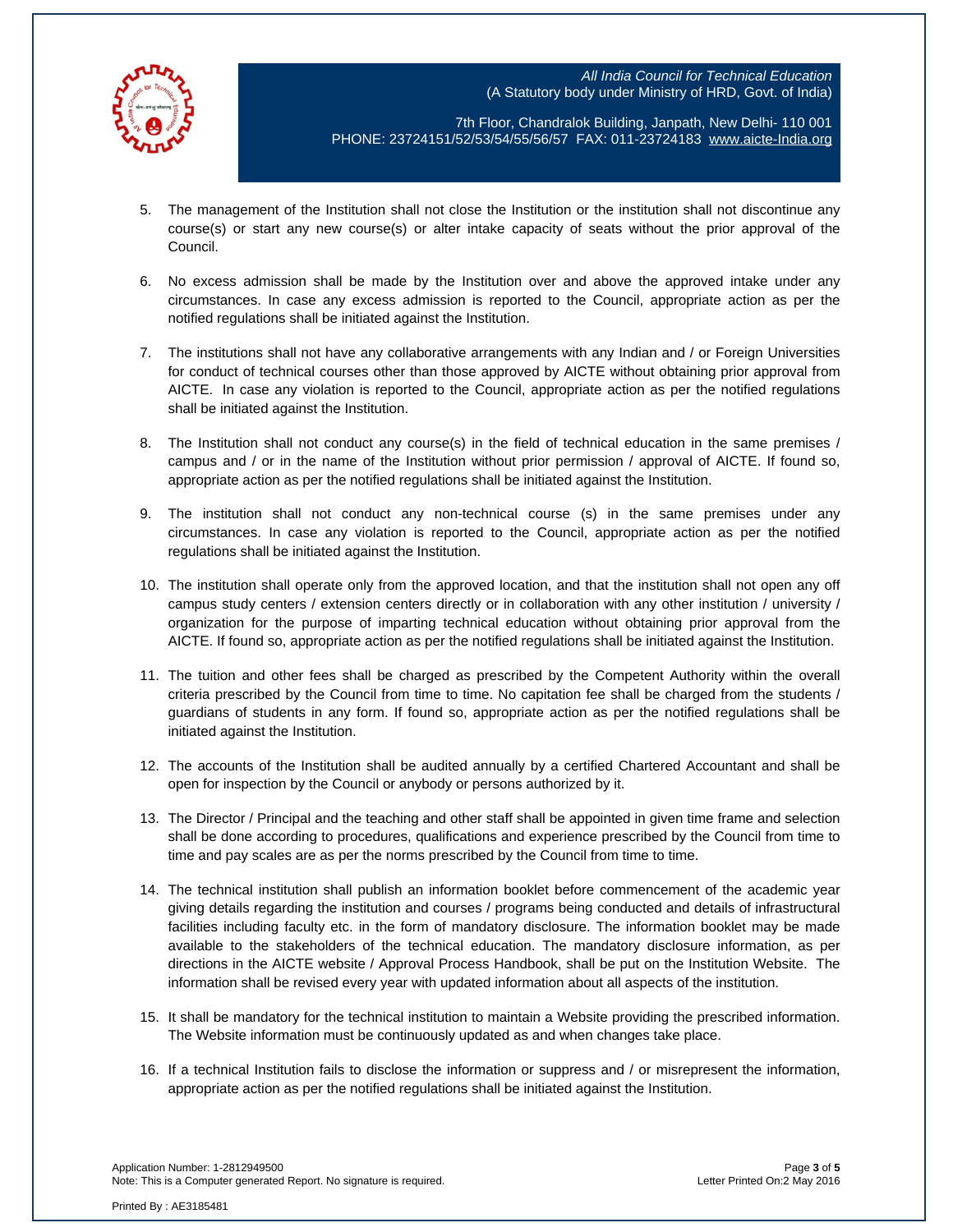

7th Floor, Chandralok Building, Janpath, New Delhi- 110 001 PHONE: 23724151/52/53/54/55/56/57 FAX: 011-23724183 [www.aicte-India.org](http://www.aicte-india.org/)

- 17. AICTE may carry out random inspections round the year for verifying the status of the Institutions to ensure maintenance of norms and standards.
- 18. AICTE may also conduct inspections with or without notifying the dates to verify specific complaints, to verify adherence to AICTE norms & standards, and to verify any mis-representation, violation of norms & standards, mal-practices etc.
- 19. The Institution by virtue of the approval given by Council shall not automatically become claimant to any grant-in-aid from the Central or State Government.
- 20. In the event of a student / candidate withdrawing before the starting of the course, the wait listed candidates should be given admission against the vacant seat. The entire fee collected from the student, after a deduction of the processing fee of not more than Rs. 1000/- (Rupees one thousand only) shall be refunded and returned by the Institution / University/ Board of Technical Education (BTE)/ Board of Technical Education & Training (BTET)(as applicable) to the student / candidate withdrawing from the program. It would not be permissible for Institutions and Universities to retain the School / Institution Leaving Certificates in original to force retention of admitted students.
- 21. The Institute shall take appropriate measures for prevention of ragging in any form, in the light of AICTE regulation "Prevention and Prohibition of Ragging in Technical Institutions, Universities including Deemed to Universities imparting technical education" Regulation 2009 (F.No. 37-3/Legal/AICTE/2009 dated 01/07/2009). In case of failure to prevent the instances of ragging by the Institutions, the Council shall take appropriate action as per the notified regulations.

The Management of the Institute shall strictly follow further conditions as may be specified by the Council from time to time. The Council may withdraw the approval, in case it observe any violation of the above conditions and / or nonadherence to the norms and standards prescribed by the Council, mis-representation of facts and submitting factually in correct information to it.

> **Prof. Alok Prakash Mittal Member Secretary, AICTE**

Copy to:

- **1. The Regional Officer,** All India Council for Technical Education Govt. Polytechnic Campus Adjoining Directorate of Technical Education Vikas Nagar, Kanpur-208 002, Uttar Pradesh
- **2. The Director Of Technical Education,** Uttar Pradesh
- **3. The Registrar,** Dr. A.P.J. Abdul Kalam Technical University, Uttar Pradesh, Lucknow
- **4. The Principal / Director,** RAJ KUMAR GOEL INSTITUTE OF TECHNOLOGY FOR WOMEN 5 KM STONE, DELHI-MEERUT ROAD, NH-58, GHAZIABAD, GHAZIABAD,GHAZIABAD, Uttar Pradesh,201003

#### **5. The Secretary / Chairman,** RAJ KUMAR GOEL (BHATTE WALE) FOUNDATION 114, NAVYUG MARKET,

Application Number: 1-2812949500 Page **4** of **5** Note: This is a Computer generated Report. No signature is required.